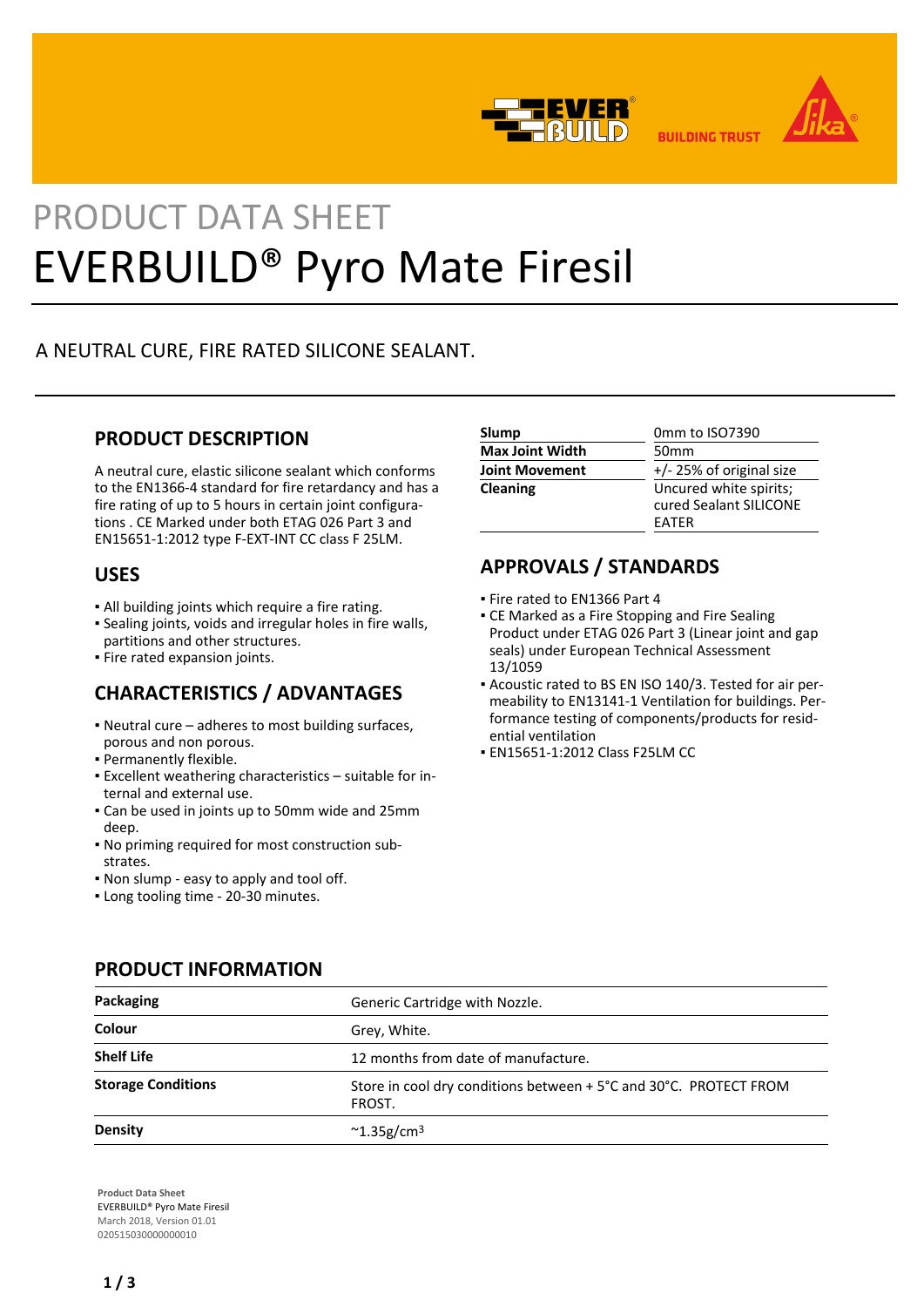## **TECHNICAL INFORMATION**

**Shore A Hardness** 25-30 (Shore A)

**Service Temperature**  $-40$  to 140<sup>o</sup>C

## **APPLICATION INFORMATION**

**Curing Rate** 1-2mm/24hrs at 50% Relative Humidity 23°C

**Tack Free Time** 20-30 minutes

## **APPLICATION INSTRUCTIONS**

## **SUBSTRATE PREPARATION**

All surfaces must be clean, dry and dust free. All loose or flaking surface coatings, and old sealant and mastic joints, should be removed before application.

## **APPLICATION METHOD / TOOLS**

The surfaces to be sealed must be clean, dry and free from dust, grease and other contaminants. Improve adhesion by wiping surface with EVERBUILD GLASS CLEANER allowing all solvent to evaporate before applying sealant. Priming is generally not required, although we always advise testing small areas prior to use. Large voids should first be filled with EVERBUILD FIREFOAM B1 for maximum fire rating. Cut the tip of the cartridge taking care not to damage the thread. Apply nozzle and cut at an angle of 45° with an opening slightly larger than the gap to be sealed. Apply using a standard sealant gun. Best results will be obtained by keeping an even pressure on the trigger and keeping the gun at a constant angle to the surface being sealed. To ensure a proper bond, always smooth the sealant down with a spatula or piece of wood wetted with linseed oil or white spirits. An improved joint appearance can be achieved by placing masking tape to both sides of the joint, removing within 5 minutes of application.

Single seal joints should be on the fire rated side of the structure.

# **LIMITATIONS**

- Do not use on surfaces that bleed oils or plasticisers or in contact with bitumen or asphalt.
- Do not attempt to sand down. Finish smooth as per directions.
- Not overpaintable.

## **VALUE BASE**

All technical data stated in this Data Sheet are based on laboratory tests. Actual measured data may vary due to circumstances beyond our control.

## **LOCAL RESTRICTIONS**

Note that as a result of specific local regulations the declared data and recommended uses for this product may vary from country to country. Consult the local Product Data Sheet for the exact product data and

**Product Data Sheet** EVERBUILD® Pyro Mate Firesil March 2018, Version 01.01 020515030000000010

uses.

## **ECOLOGY, HEALTH AND SAFETY**

Consult MSDS for full list of hazards.

## **LEGAL NOTES**

The information, and, in particular, the recommendations relating to the application and end-use of Sika products, are given in good faith based on Sika's current knowledge and experience of the products when properly stored, handled and applied under normal conditions in accordance with Sika's recommendations. In practice, the differences in materials, substrates and actual site conditions are such that no warranty in respect of merchantability or of fitness for a particular purpose, nor any liability arising out of any legal relationship whatsoever, can be inferred either from this information, or from any written recommendations, or from any other advice offered. The user of the product must test the product's suitability for the intended application and purpose. Sika reserves the right to change the properties of its products. The proprietary rights of third parties must be observed. All orders are accepted subject to our current terms of sale and delivery. Users must always refer to the most recent issue of the local Product Data Sheet for the product concerned, copies of which will be supplied on request.